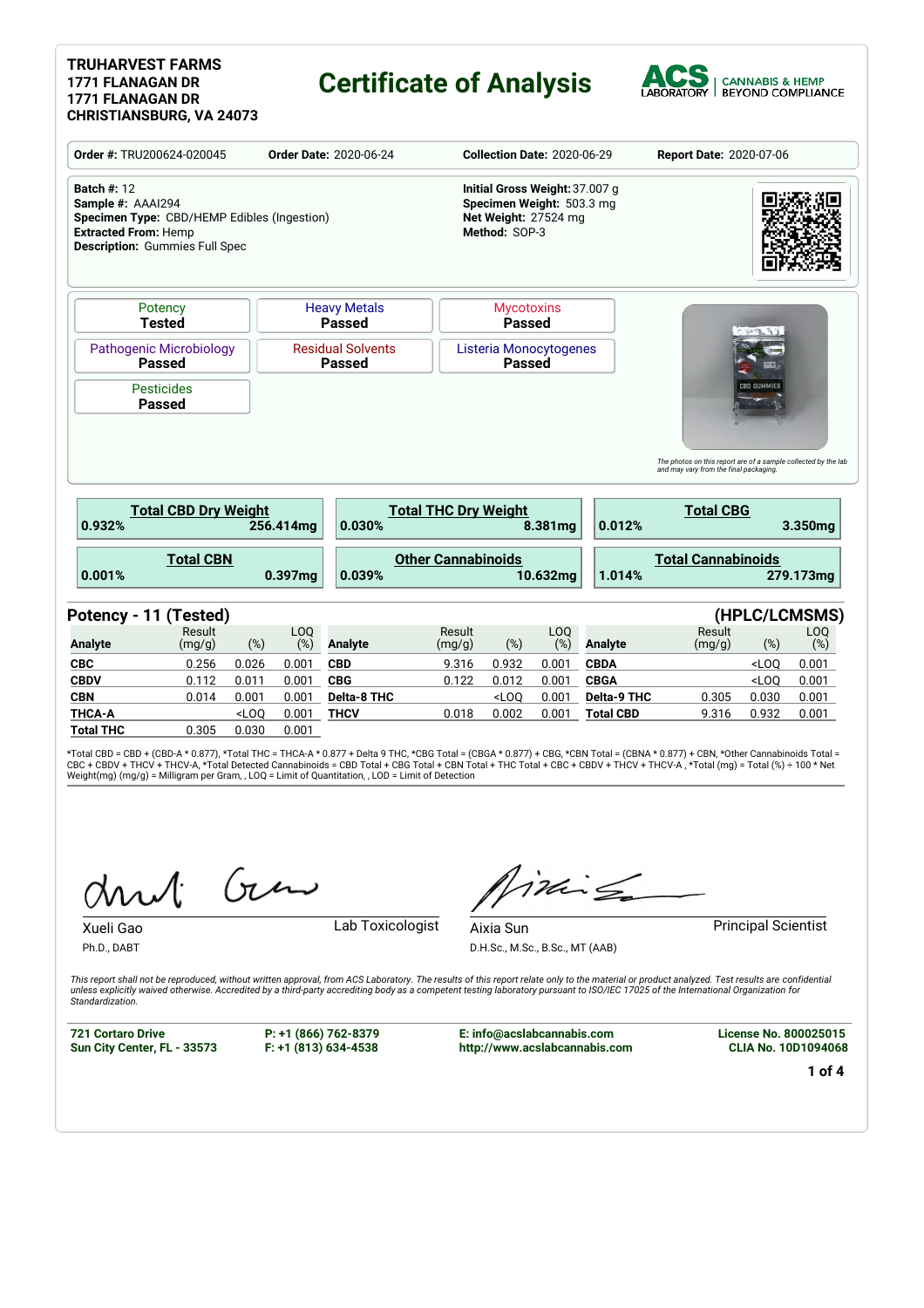# **Certificate of Analysis**



| Order #: TRU200624-020045                                                                                                                                      |                          |                                                                                                                                                                                       | <b>Order Date: 2020-06-24</b>                                                                        |                                                             | <b>Collection Date: 2020-06-29</b><br><b>Report Date: 2020-07-06</b> |                 |              |                     |                          |                 |                          |
|----------------------------------------------------------------------------------------------------------------------------------------------------------------|--------------------------|---------------------------------------------------------------------------------------------------------------------------------------------------------------------------------------|------------------------------------------------------------------------------------------------------|-------------------------------------------------------------|----------------------------------------------------------------------|-----------------|--------------|---------------------|--------------------------|-----------------|--------------------------|
| <b>Batch #: 12</b><br>Sample #: AAAI294<br>Specimen Type: CBD/HEMP Edibles (Ingestion)<br><b>Extracted From: Hemp</b><br><b>Description: Gummies Full Spec</b> |                          |                                                                                                                                                                                       | Initial Gross Weight: 37.007 g<br>Specimen Weight: 503.3 mg<br>Net Weight: 27524 mg<br>Method: SOP-3 |                                                             |                                                                      |                 |              |                     |                          |                 |                          |
| <b>Heavy Metals (Passed)</b>                                                                                                                                   |                          |                                                                                                                                                                                       |                                                                                                      |                                                             |                                                                      |                 |              |                     |                          |                 | (ICP-MS)                 |
| <b>Analyte</b>                                                                                                                                                 | Action<br>Level<br>(ppb) | Result<br>(ppb)                                                                                                                                                                       | LO <sub>0</sub><br>(ppb)                                                                             | <b>Analyte</b>                                              | Action<br>Level<br>(ppb)                                             | Result<br>(ppb) | LOQ<br>(ppb) | Analyte             | Action<br>Level<br>(ppb) | Result<br>(ppb) | LOQ<br>(ppb)             |
| <b>Arsenic (As)</b>                                                                                                                                            | 1500                     | <loq< td=""><td>100</td><td>Cadmium (Cd)</td><td>500</td><td><math>&lt;</math>LOO</td><td>100</td><td>Lead (Pb)</td><td>500</td><td><math>&lt;</math>LOQ</td><td>100</td></loq<>      | 100                                                                                                  | Cadmium (Cd)                                                | 500                                                                  | $<$ LOO         | 100          | Lead (Pb)           | 500                      | $<$ LOQ         | 100                      |
| Mercury (Hg)                                                                                                                                                   | 3000                     | $<$ LOO                                                                                                                                                                               | 100                                                                                                  |                                                             |                                                                      |                 |              |                     |                          |                 |                          |
| (ppb) = Parts per Billion, (ppb) = (µg/kg), , LOQ = Limit of Quantitation                                                                                      |                          |                                                                                                                                                                                       |                                                                                                      |                                                             |                                                                      |                 |              |                     |                          |                 |                          |
| <b>Mycotoxins (Passed)</b>                                                                                                                                     |                          |                                                                                                                                                                                       |                                                                                                      |                                                             |                                                                      |                 |              |                     |                          |                 | (LCMS/MS)                |
| <b>Analyte</b>                                                                                                                                                 | Action<br>Level<br>(ppb) | Result<br>(ppb)                                                                                                                                                                       | LOQ<br>(ppb)                                                                                         | <b>Analyte</b>                                              | Action<br>Level<br>(ppb)                                             | Result<br>(ppb) | LOQ<br>(ppb) | Analyte             | Action<br>Level<br>(ppb) | Result<br>(ppb) | LO <sub>O</sub><br>(ppb) |
| <b>Aflatoxin B1</b>                                                                                                                                            |                          | <loq< td=""><td>6</td><td><b>Aflatoxin B2</b></td><td></td><td><math>&lt;</math>LOQ</td><td>6</td><td><b>Aflatoxin G1</b></td><td></td><td><math>&lt;</math>LOQ</td><td>6</td></loq<> | 6                                                                                                    | <b>Aflatoxin B2</b>                                         |                                                                      | $<$ LOQ         | 6            | <b>Aflatoxin G1</b> |                          | $<$ LOQ         | 6                        |
| <b>Aflatoxin G2</b>                                                                                                                                            |                          | $<$ LOO                                                                                                                                                                               | 6                                                                                                    | <b>Aflatoxin Total</b>                                      | 20                                                                   | $<$ LOQ         | 6            | Ochratoxin A        | 20                       | $<$ LOQ         | 12 <sup>12</sup>         |
|                                                                                                                                                                |                          |                                                                                                                                                                                       |                                                                                                      |                                                             |                                                                      |                 |              |                     |                          |                 |                          |
|                                                                                                                                                                |                          |                                                                                                                                                                                       |                                                                                                      |                                                             |                                                                      |                 |              |                     |                          | (Micro          |                          |
| (ppb) = Parts per Billion, (ppb) = (µg/kg), , LOQ = Limit of Quantitation                                                                                      |                          |                                                                                                                                                                                       |                                                                                                      | Pathogenic Microbiology #1 (MMTC Compliance Panel) (Passed) |                                                                      |                 |              |                     |                          |                 |                          |
|                                                                                                                                                                | Result                   |                                                                                                                                                                                       |                                                                                                      | <b>Analyte</b>                                              | Result                                                               |                 |              | <b>Analyte</b>      | Result                   | Array)          |                          |
| <b>Analyte</b>                                                                                                                                                 | Absence                  |                                                                                                                                                                                       |                                                                                                      | <b>Aspergillus</b>                                          | Absence                                                              |                 |              |                     | Absence                  |                 |                          |
| Aspergillus flavus<br><b>Aspergillus</b>                                                                                                                       | in 1g<br>Absence         |                                                                                                                                                                                       |                                                                                                      | <u>fumigatus</u>                                            | in 1g<br>Absence                                                     |                 |              | Aspergillus niger   | in 1g<br>Absence         |                 |                          |

Gen

Xueli Gao **Lab Toxicologist** 

Ph.D., DABT

Aixia Sun **Principal Scientist** in Principal Scientist D.H.Sc., M.Sc., B.Sc., MT (AAB)

Titling

This report shall not be reproduced, without written approval, from ACS Laboratory. The results of this report relate only to the material or product analyzed. Test results are confidential<br>unless explicitly waived otherwi *Standardization.*

**721 Cortaro Drive Sun City Center, FL - 33573** **P: +1 (866) 762-8379 F: +1 (813) 634-4538**

**E: info@acslabcannabis.com http://www.acslabcannabis.com** **License No. 800025015 CLIA No. 10D1094068**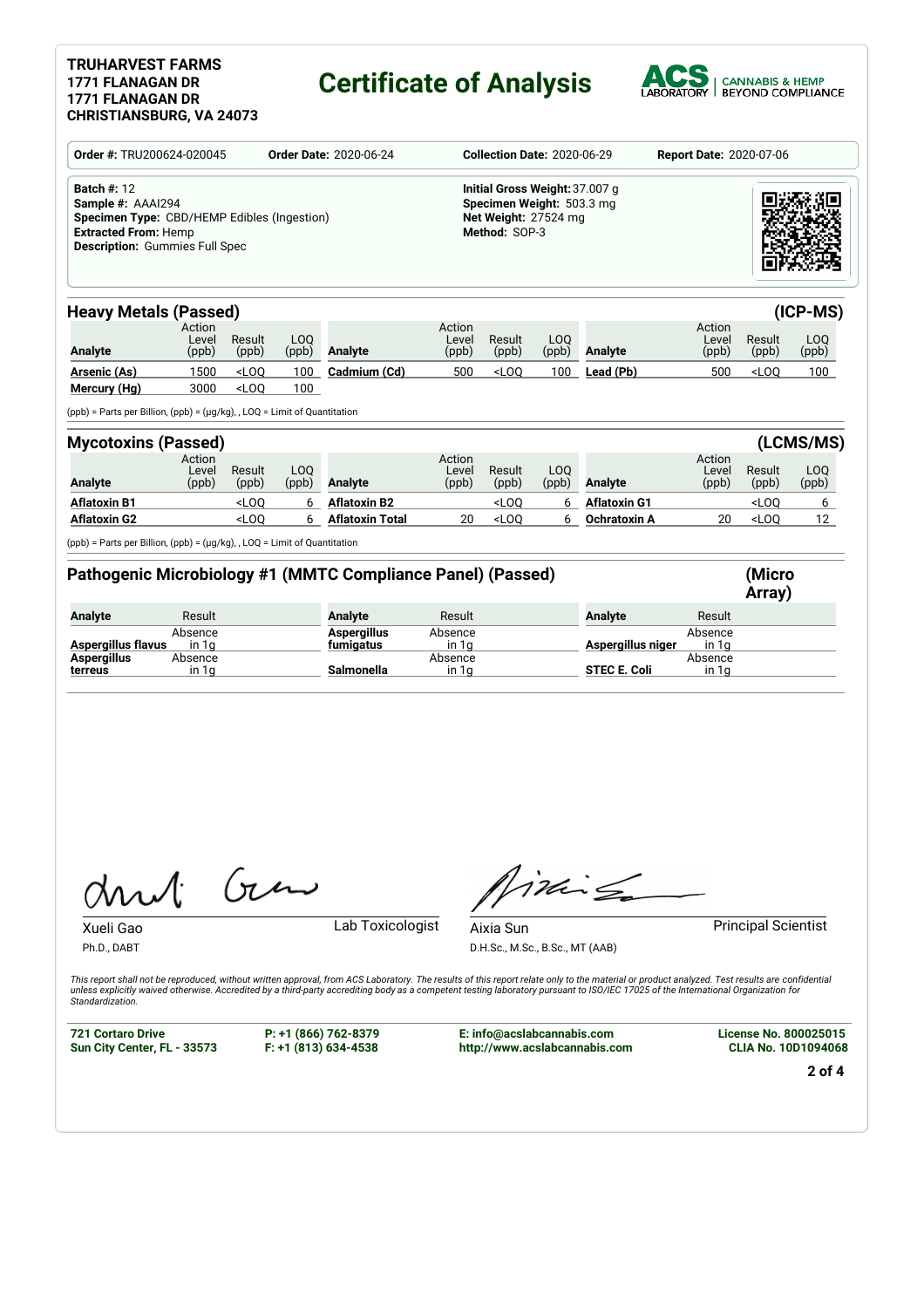# **Certificate of Analysis**



| Order #: TRU200624-020045                                                                                                                                      | <b>Order Date: 2020-06-24</b> | <b>Collection Date: 2020-06-29</b>                                                                   | <b>Report Date: 2020-07-06</b> |
|----------------------------------------------------------------------------------------------------------------------------------------------------------------|-------------------------------|------------------------------------------------------------------------------------------------------|--------------------------------|
| <b>Batch #: 12</b><br>Sample #: AAAI294<br>Specimen Type: CBD/HEMP Edibles (Ingestion)<br><b>Extracted From: Hemp</b><br><b>Description: Gummies Full Spec</b> |                               | Initial Gross Weight: 37.007 g<br>Specimen Weight: 503.3 mg<br>Net Weight: 27524 mg<br>Method: SOP-3 |                                |

## **Residual Solvents (Extract Only) (Passed) (GC/GCMS)**

| <b>Analyte</b> | Action<br>Level<br>(ppm) | Result<br>(ppm) | LOO<br>(ppm) | Analyte         | Action<br>Level<br>(ppm) | Result<br>(ppm)                                                                                         | LOO.<br>(ppm) | <b>Analyte</b>  | Action<br>Level<br>(ppm) | Result<br>(ppm)                 | LOO<br>(ppm) |
|----------------|--------------------------|-----------------|--------------|-----------------|--------------------------|---------------------------------------------------------------------------------------------------------|---------------|-----------------|--------------------------|---------------------------------|--------------|
| <b>Acetone</b> | 5000                     | $<$ LOO         | 87.9         | <b>Benzene</b>  | 1.6                      | <l00< th=""><th>.6</th><th>Chloroform</th><th>53</th><th><math>&lt;</math>LOO</th><th>53</th></l00<>    | .6            | Chloroform      | 53                       | $<$ LOO                         | 53           |
| <b>Ethanol</b> | 5000                     | $<$ LOO         | 26.7         | Hexane          | 60                       | $<$ LOO                                                                                                 | 36.6          | <b>I-Butane</b> | 5000                     | <loo< th=""><th>100</th></loo<> | 100          |
| Isopropanol    | 5000                     | $<$ LOO         | 52.3         | <b>Methanol</b> | 3000                     | <l00< th=""><th>87.9</th><th>N-Butane</th><th>5000</th><th><math>&lt;</math>LOO</th><th>200</th></l00<> | 87.9          | N-Butane        | 5000                     | $<$ LOO                         | 200          |
| Pentane        | 5000                     | $<$ LOO         | 389.5        | Toluene         | 890                      | <l00< th=""><th>38.4</th><th></th><th></th><th></th><th></th></l00<>                                    | 38.4          |                 |                          |                                 |              |

(ppm) = Parts per Million, (ppm) =  $(\mu g/g)$ , , LOQ = Limit of Quantitation

### **Listeria Monoctogenes (Passed) (qPCR)**

| <b>Analyte</b>       | Remark  |  |
|----------------------|---------|--|
| Listeria             | Absence |  |
| <b>Monocytogenes</b> | in 1a   |  |

Gen

Xueli Gao **Lab Toxicologist** Ph.D., DABT

imis

Aixia Sun **Principal Scientist** 

D.H.Sc., M.Sc., B.Sc., MT (AAB)

This report shall not be reproduced, without written approval, from ACS Laboratory. The results of this report relate only to the material or product analyzed. Test results are confidential<br>unless explicitly waived otherwi *Standardization.*

**721 Cortaro Drive Sun City Center, FL - 33573** **P: +1 (866) 762-8379 F: +1 (813) 634-4538**

**E: info@acslabcannabis.com http://www.acslabcannabis.com** **License No. 800025015 CLIA No. 10D1094068**